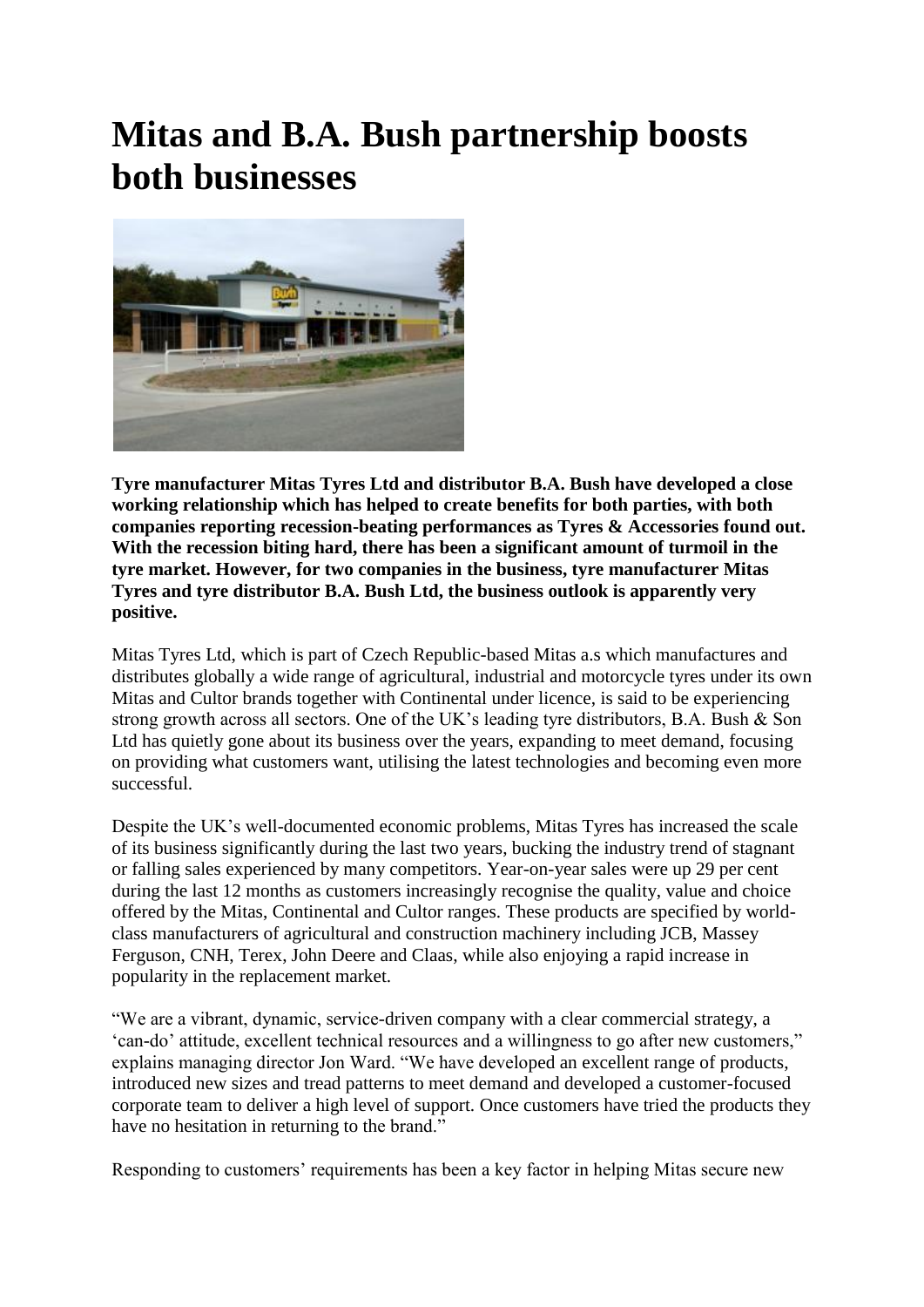business in the competitive environment. The fact that the company has been able to offer an excellent package of product and commercial benefits has helped to drive annual turnover from £11 million in 2009 to an anticipated £20 million during the current financial year. A significant proportion of that growth has been achieved in the last 12 months and they are expecting more to come.

Customer service has also been at the heart of B.A. Bush"s business, ever since Benjamin Arthur "Benny" Bush laid the foundations when he opened a cycle shop in New Bolingbroke, Lincolnshire. Shortly before World War II he responded to growing public demand by adding pneumatic car tyres to his established cycle-tyre business and after hostilities ceased became a recognised tyre dealer. By 1947 the business was fitting tyres to all types of vehicles and by 1962 had grown so much that it had to move its operational base to the current site in Horncastle.

Now employing more than 150 people, B.A. Bush remains a family-owned concern under the direction of the founder"s grandson, Nigel Bush. Despite employing the latest technology, old-fashioned values remain at the heart of the company"s trading ethos. It instils in staff the importance of honesty, correctness and commitment, believes strongly in promoting from within, trains staff to their fullest potential and is always on the look-out for possible routes for expansion, either through acquisition or developing from scratch

Four years ago B.A. Bush operated 12 branches, now it has 17, many of which are recognised as amongst the finest custom-built independent facilities in Europe, winning many retail awards and accreditations. Having earned their reputation as Lincolnshire's and East Yorkshire's leading independent tyre specialist, Bush Tyres, which is now the 14th largest tyre dealer in the UK, is aiming to set standards that are hard for competitors to follow. Whether offering private motorists access to the very latest technology, providing 24-hour support to keep commercial vehicles rolling or keeping the wheels of farm machinery turning, the business is proud of its 'quality at all costs' philosophy.

Bush Tyres stocks over 75,000 car, van and 4x4 tyres and keeps over 10,000 commercial tyres in stock. The company was the first tyre distributor in the UK to be awarded BS5750 by BSI, all of its retail sites are now ISO 9001 certified and can also boast winning the Tyre Industry Council Training Award HC754.

## **Partnership is mutually beneficial**

B.A. Bush cites its close relationship with Mitas Tyres as a key reason for its continuing success: "The East of England is a major area for sales of agricultural tyres and has been a cornerstone of our business since we started," Nigel Bush explains. "In the 1960s we became one of the first distributors to import Kleber radial tyres into the UK and were heavily involved in promoting/selling the radial concept in agriculture, adding the Goodyear radial product, which was a reliable, tyre which performed well. Mitas has evolved over the last few years, increasing in prominence, with tyres to specifically meet our own business needs and customers' requirements.

"When Mitas Tyres first came to see us its product range wasn"t the best on the market but it was an 'up and coming' player and willing to listen to what we had to say. The tyre industry is basically a people business and the fact that we get on well with the people at Mitas Tyres has been invaluable, which is largely why the relationship has gone from strength to strength.